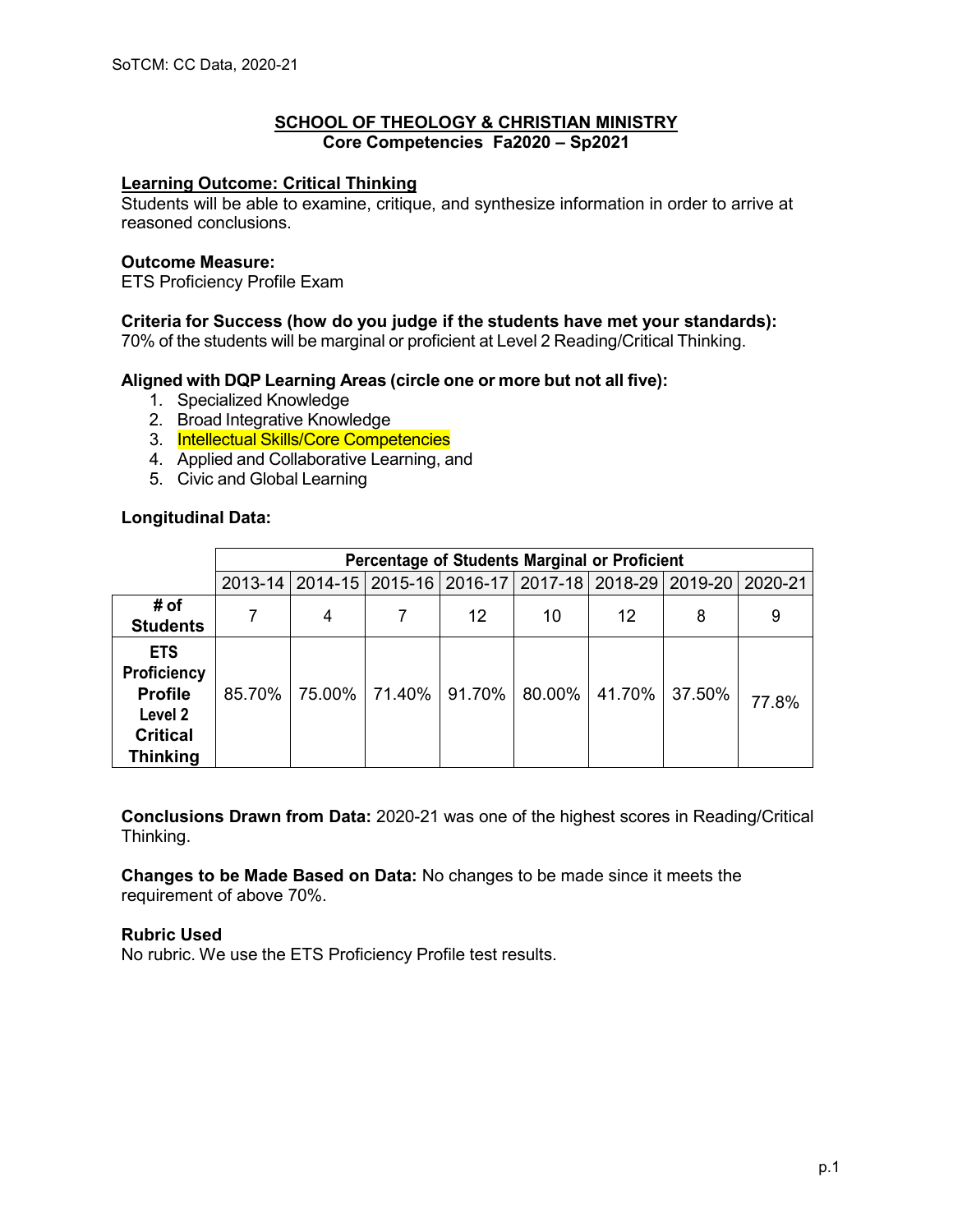# **Learning Outcome: Written**

Students will be able to effectively express ideas and information to others through written communication.

### **Outcome Measure:**

ETS Proficiency Profile Exam

**Criteria for Success (how do you judge if the students have met your standards):** 70% of the students will be marginal or proficient at Level 2 Writing.

# **Aligned with DQP Learning Areas (circle one or more but not all five):**

- 1. Specialized Knowledge
- 2. Broad Integrative Knowledge
- 3. Intellectual Skills/Core Competencies
- 4. Applied and Collaborative Learning, and
- 5. Civic and Global Learning

# **Longitudinal Data:**

|                                                                          | Percentage of Students Marginal or Proficient |        |        |                                                                 |        |        |        |       |
|--------------------------------------------------------------------------|-----------------------------------------------|--------|--------|-----------------------------------------------------------------|--------|--------|--------|-------|
|                                                                          |                                               |        |        | 2013-14 2014-15 2015-16 2016-17 2017-18 2018-29 2019-20 2020-21 |        |        |        |       |
| # of<br><b>Results</b>                                                   |                                               | 4      |        | 12                                                              | 10     | 12     | 8      | 9     |
| <b>ETS</b><br><b>Proficiency</b><br><b>Profile</b><br>Level 2<br>Writing | 85.70%                                        | 75.00% | 71.40% | 91.70%                                                          | 80.00% | 66.70% | 37.50% | 55.6% |

**Conclusions Drawn from Data:** 2019-20 was lower than the 70% threshold in Writing.

**Changes to be Made Based on Data:** A continued focus on writing will be implemented throughout all programs from introductory level to mastery level.

## **Rubric Used**

No rubric. We use the ETS Proficiency Profile test results.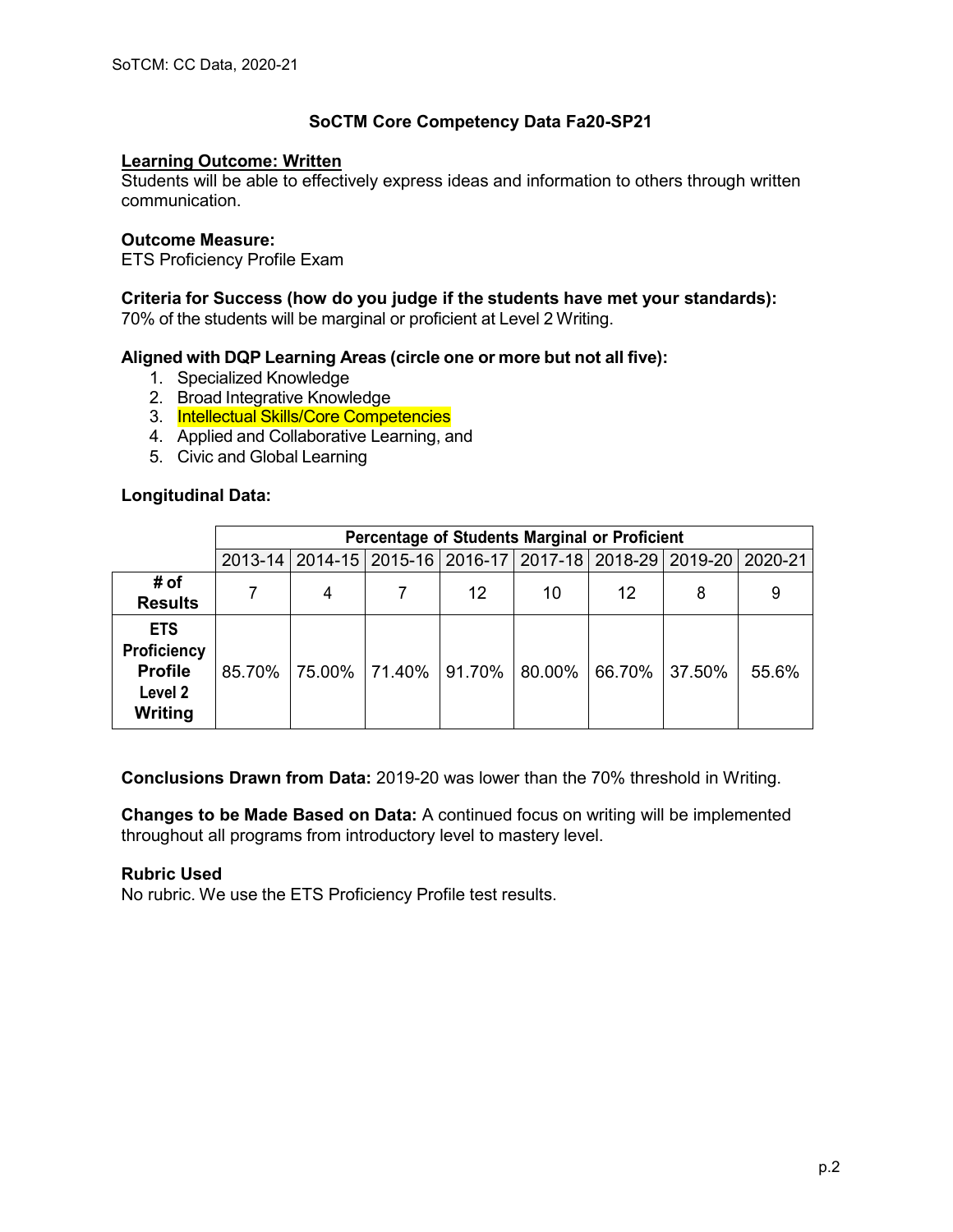### **Learning Outcome: Quantitative Literacy**

Students will be able to solve problems that are quantitative in nature.

#### **Outcome Measure:**

ETS Proficiency Profile Exam

### **Criteria for Success (how do you judge if the students have met your standards):**

70% of the students will be marginal or proficient at Level 2 Math.

# **Aligned with DQP Learning Areas (circle one or more but not all five):**

- 1. Specialized Knowledge
- 2. Broad Integrative Knowledge
- 3. Intellectual Skills/Core Competencies
- 4. Applied and Collaborative Learning, and
- 5. Civic and Global Learning

# **Longitudinal Data:**

|                                                                       | Percentage of Students Marginal or Proficient |        |        |        |        |        |                                                                               |       |
|-----------------------------------------------------------------------|-----------------------------------------------|--------|--------|--------|--------|--------|-------------------------------------------------------------------------------|-------|
|                                                                       |                                               |        |        |        |        |        | 2013-14   2014-15   2015-16   2016-17   2017-18   2018-29   2019-20   2020-21 |       |
| # of<br><b>Results</b>                                                |                                               | 4      |        | 12     | 10     | 12     | 8                                                                             | 9     |
| <b>ETS</b><br>Proficiency<br><b>Profile</b><br>Level 2<br><b>Math</b> | 85.70%                                        | 75.00% | 71.40% | 91.71% | 80.00% | 50.00% | 25.00%                                                                        | 66.7% |

**Conclusions Drawn from Data:** 2020-21 was an improvement over the last three years, but still it doesn't meet the 70% threshold.

**Changes to be Made Based on Data:** Given that the percentages are lower than the 70% threshold, we need to monitor this proficiency to ensure we are not continuing this decline. Most of the courses offered in our department are of a qualitative nature and do not deal with quantitative matters, except for Logic which not every student is required to take. However, we have included case and proposal as part of our senior capstone course.

#### **Rubric Used**

No rubric. We use the ETS Proficiency Profile test results.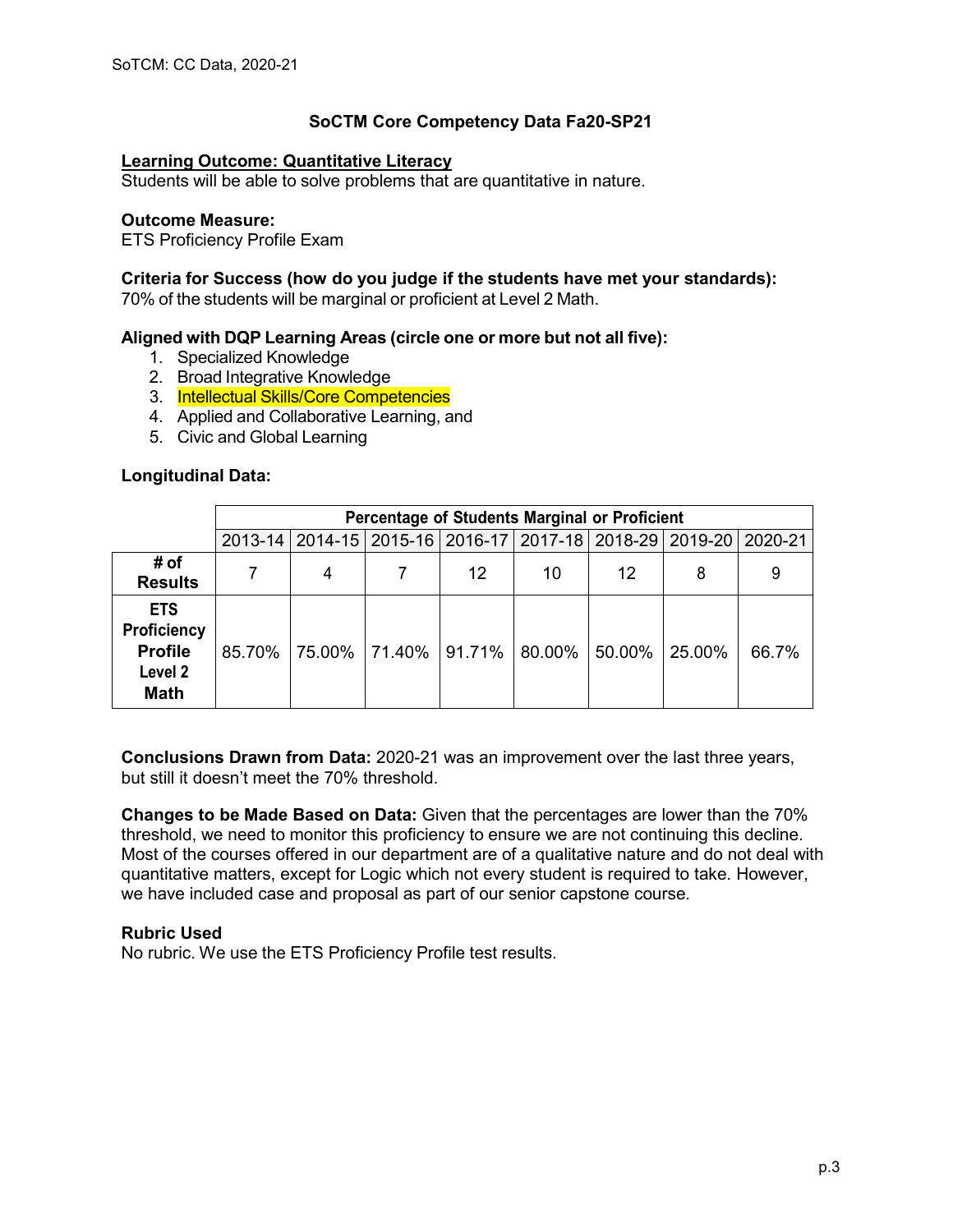# **Learning Outcome: Oral Communication**

Students will be able to effectively express ideas and information to others through oral communication.

### **Outcome Measure:**

Students will preach a sermon before their peers, receive feedback from peers and professors and resubmit the sermon for final evaluation.

# CMI 300 Teaching and Preaching the Bible

Course Description: Students will examine the teaching and preaching offices of the Church. Students will learn how the essentials of biblical interpretation (hermenuetics and exegetical method) theology, and an understanding of the "social location" of the local congregation are essential for effective preaching and teaching.

**Criteria for Success (how do you judge if the students have met your standards):** 75% or more of students will receive a competent or higher score.

# **Aligned with DQP Learning Areas (circle one or more but not all five):**

- 1. Specialized Knowledge
- 2. Broad Integrative Knowledge
- 3. Intellectual Skills/Core Competencies
- 4. Applied and Collaborative Learning, and
- 5. Civic and Global Learning

#### **Longitudinal Data:**

|                                | Percentage of Students Meeting or Exceeding Success Criteria |                                                                                                                                                   |                                                                                                                               |                                                                                                                                 |                                                                                                                              |  |  |  |
|--------------------------------|--------------------------------------------------------------|---------------------------------------------------------------------------------------------------------------------------------------------------|-------------------------------------------------------------------------------------------------------------------------------|---------------------------------------------------------------------------------------------------------------------------------|------------------------------------------------------------------------------------------------------------------------------|--|--|--|
|                                | 2016-17                                                      | 2017-18                                                                                                                                           | 2018-19                                                                                                                       | 2019-20                                                                                                                         | 2020-21                                                                                                                      |  |  |  |
| <b>Sermon</b><br><b>Rubric</b> | N/A<br>Course<br>not<br>offered                              | <b>CMI 400</b><br>was<br>offered 7<br>out of 8 or<br>87.5%<br>of students<br>were<br>competent or<br>higher<br>in leading in<br>morning<br>prayer | CMI 300 was<br>offered.<br>17 of 20 or<br>85% of<br>students were<br>competent of<br>higher in<br>delivering their<br>sermons | CMI 3000<br>was offered.<br>11 of 11 or<br>100% of<br>students were<br>competent or<br>higher in<br>delivering their<br>sermons | CMI 3000 was<br>offered<br>6 of 6 or 100%<br>of students<br>were<br>competent or<br>higher in<br>delivering their<br>sermons |  |  |  |

#### **Conclusions Drawn from Data:**

Students are adequately prepared and ready for oral presentation and preaching.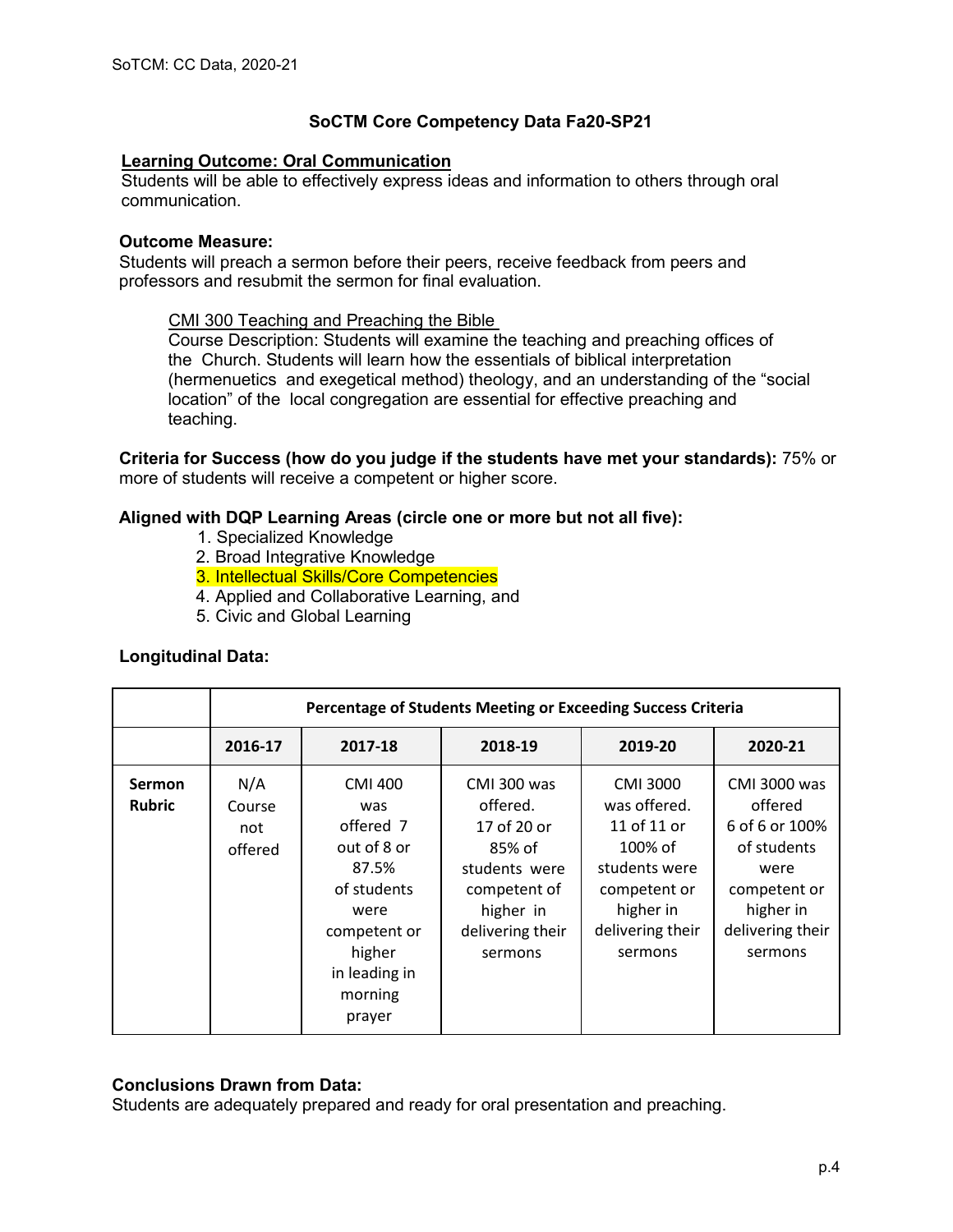# **Changes to be Made Based on Data:**

2021 CMI 3000 The assignment adequately challenged students to preach in front of their peers with skill and competence. No changes needed

# **Rubric Used**

- 1. Sermons will be faithful to the themes and doctrines of biblical text
- 2. Sermons will follow a particular form of preaching
- 3. Sermons will be delivered with appealing vocal qualities
- 4. Sermons will include a call to deeper discipleship

|                                 | Excellent 20 19 18                                                                                                 | Competent 17 16 15                                                                                                              | Needs Work 14 13<br>12                                                                                                                             |  |
|---------------------------------|--------------------------------------------------------------------------------------------------------------------|---------------------------------------------------------------------------------------------------------------------------------|----------------------------------------------------------------------------------------------------------------------------------------------------|--|
| General<br>Content              | The sermon<br>demonstrates<br>accurate understanding of<br>the sermon form and<br>biblical faithfulness            | The sermon shows<br>basic understanding of<br>the sermon form and<br>biblical faithfulness                                      | The sermon was<br>not<br>coherent or<br>faithful to<br>the biblical text.                                                                          |  |
|                                 | 20 19 18                                                                                                           | 17 16 15                                                                                                                        | 14 13 12                                                                                                                                           |  |
| Creativity and<br>Communication | The sermon was<br>well delivered, flowed<br>easily and was<br>appropriately crafted for<br>the context of worship. | The sermon was<br>adequately led,<br>generally flowed<br>well and was<br>generally<br>applicable for the<br>context of worship. | The sermon was<br>not<br>well delivered, it<br>did not<br>flow easily, or<br>was not<br>appropriately<br>crafted for the<br>context of<br>worship. |  |
|                                 | 54                                                                                                                 | 3                                                                                                                               | 21                                                                                                                                                 |  |
| Call to Action                  | The sermon called<br>the listeners to deeper<br>discipleship and action.                                           | The sermon gave<br>some suggestions for<br>deeper discipleship<br>and action.                                                   | The sermon did not<br>include a call to<br>deeper<br>discipleship or<br>action.                                                                    |  |